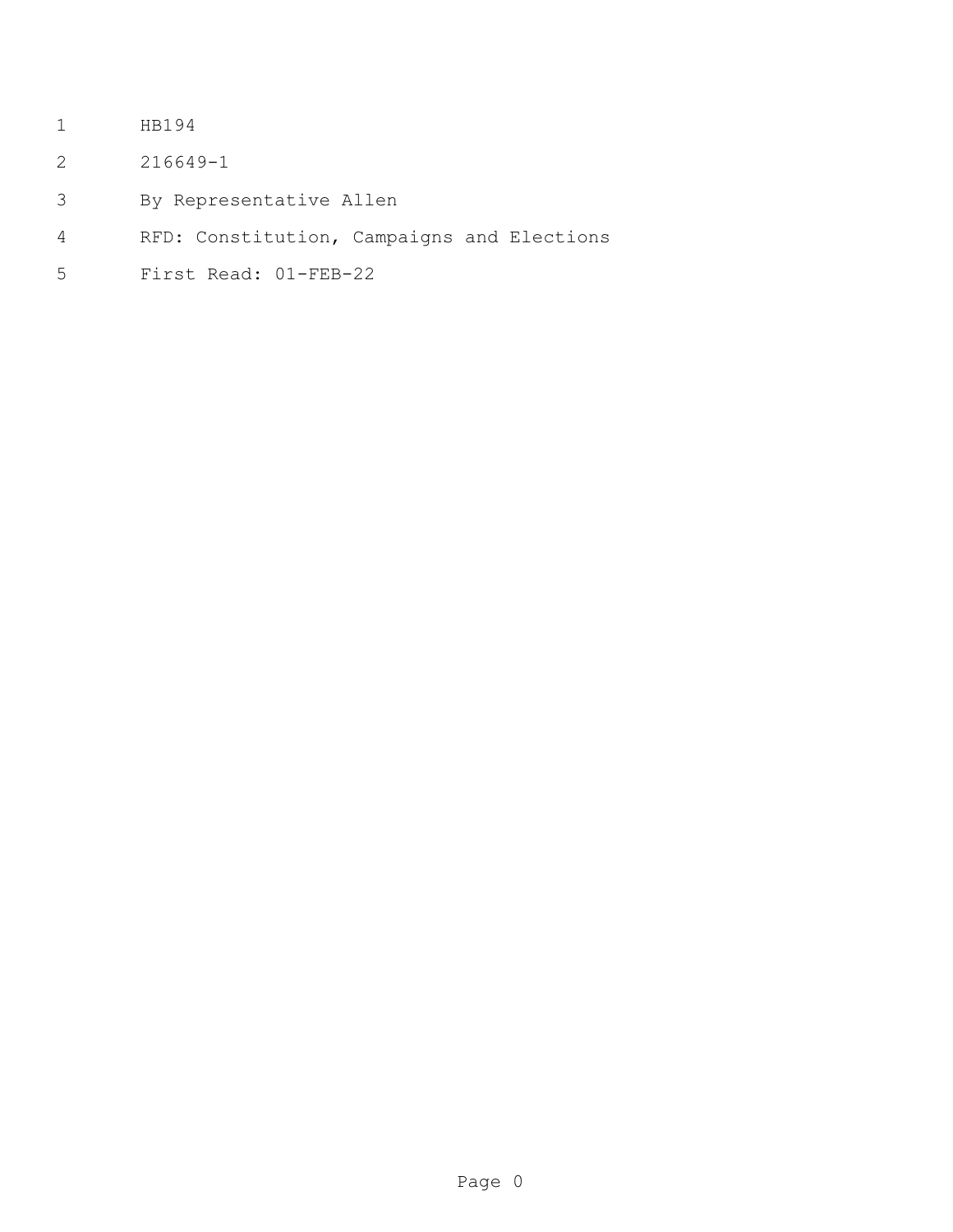| $\mathbf 1$    | 216649-1:n:01/21/2022:AHP*/cmg LSA2022-312 |                                                     |
|----------------|--------------------------------------------|-----------------------------------------------------|
| 2              |                                            |                                                     |
| 3              |                                            |                                                     |
| $\overline{4}$ |                                            |                                                     |
| 5              |                                            |                                                     |
| 6              |                                            |                                                     |
| 7              |                                            |                                                     |
| 8              | SYNOPSIS:                                  | This bill would prohibit a state or local           |
| $\mathsf 9$    |                                            | official responsible for the conduct of an          |
| 10             |                                            | election, or his or her employee, from soliciting,  |
| 11             |                                            | accepting, or using donations of money, grants,     |
| 12             |                                            | property, or personal services from an individual   |
| 13             |                                            | or nongovernmental entity for the purpose of        |
| 14             |                                            | funding certain election-related expenses,          |
| 15             |                                            | including voter education, voter outreach, or voter |
| 16             |                                            | registration programs.                              |
| 17             |                                            | This bill would provide an exception for the        |
| 18             |                                            | donation and acceptance of space to be used         |
| 19             |                                            | temporarily as a voting site.                       |
| 20             |                                            | This bill would also provide criminal               |
| 21             |                                            | penalties for violations.                           |
| 22             |                                            | Amendment 621 of the Constitution of Alabama        |
| 23             |                                            | of 1901, as amended by Amendment 890, now appearing |
| 24             |                                            | as Section 111.05 of the Official Recompilation of  |
| 25             |                                            | the Constitution of Alabama of 1901, as amended,    |
| 26             |                                            | prohibits a general law whose purpose or effect     |
| 27             |                                            | would be to require a new or increased expenditure  |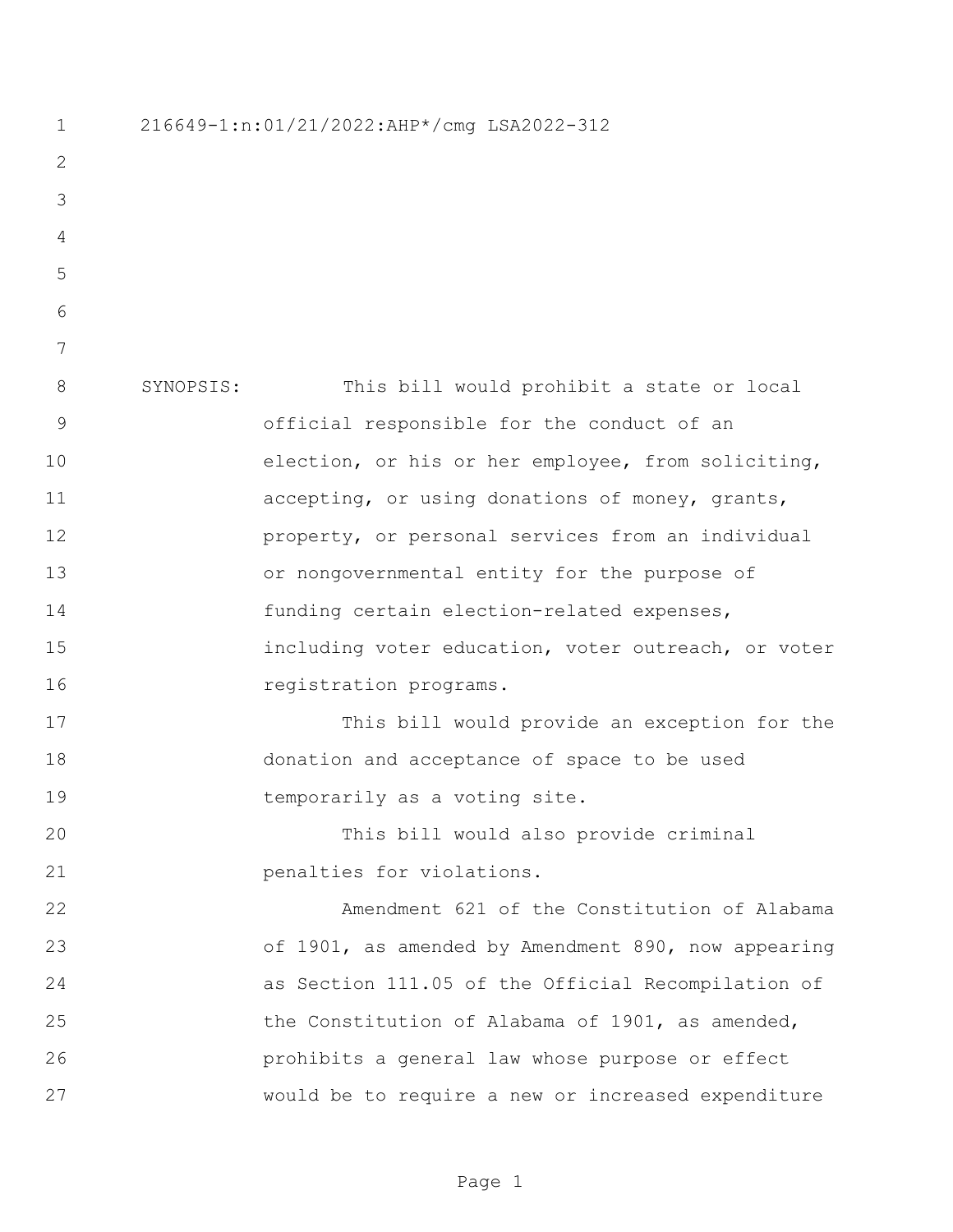of local funds from becoming effective with regard to a local governmental entity without enactment by a 2/3 vote unless: it comes within one of a number of specified exceptions; it is approved by the affected entity; or the Legislature appropriates funds, or provides a local source of revenue, to 7 the entity for the purpose.

 The purpose or effect of this bill would be to require a new or increased expenditure of local 10 funds within the meaning of the amendment. However, 11 the bill does not require approval of a local governmental entity or enactment by a 2/3 vote to become effective because it comes within one of the specified exceptions contained in the amendment.

 A BILL 17 TO BE ENTITLED 18 AN ACT

 Relating to elections; to prohibit certain public officials responsible for the conduct of an election, or their employees, from soliciting, accepting, or using certain donations from an individual or nongovernmental entity for the purpose of funding certain election-related expenses; to provide criminal penalties for violations; and in connection therewith would have as its purpose or effect the requirement of a new or increased expenditure of local funds within the

Page 2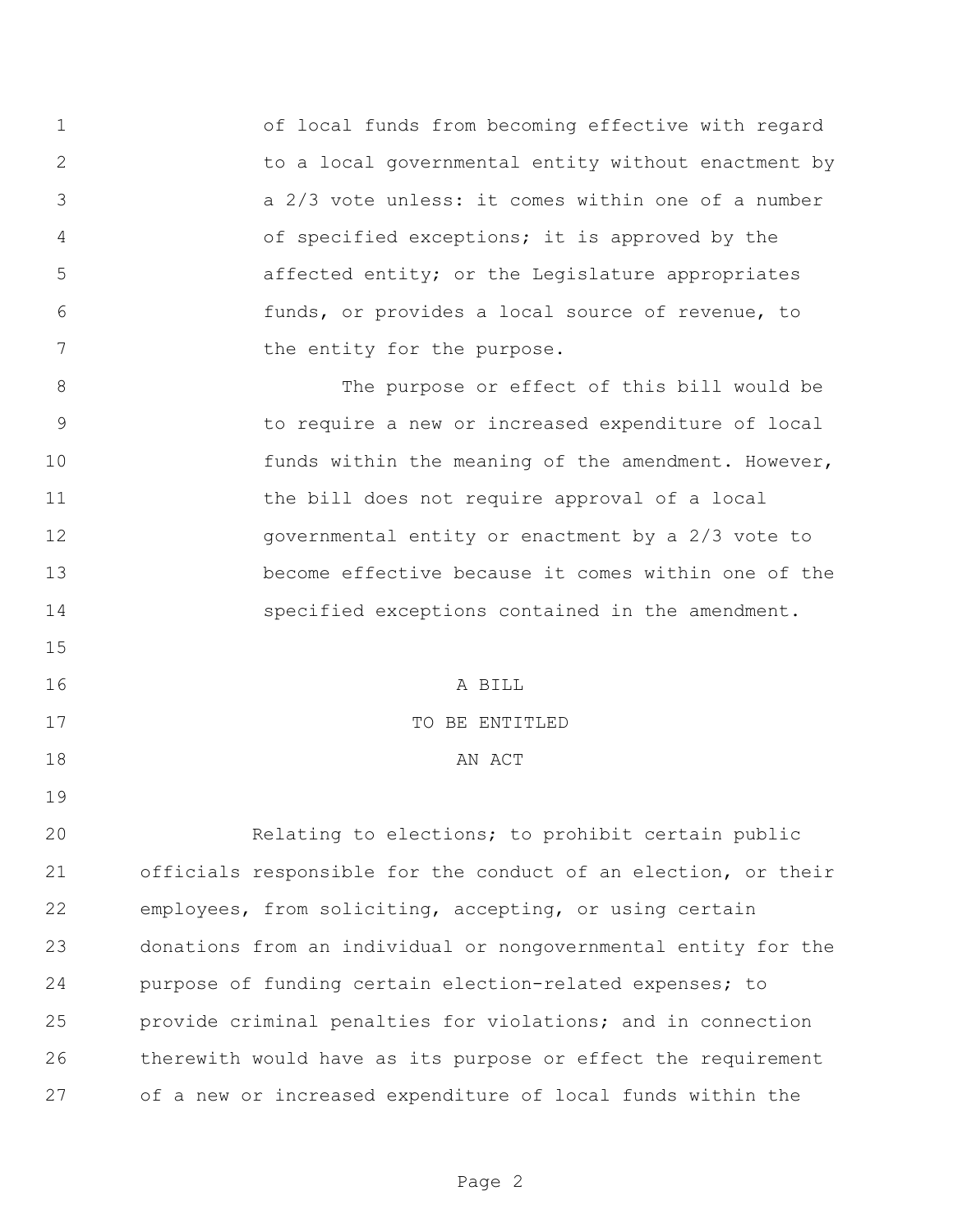meaning of Amendment 621 of the Constitution of Alabama of 1901, as amended by Amendment 890, now appearing as Section 111.05 of the Official Recompilation of the Constitution of Alabama of 1901, as amended.

BE IT ENACTED BY THE LEGISLATURE OF ALABAMA:

 Section 1. (a) For the purposes of this section, "election-related expenses" means any of the following:

8 (1) Payments, salaries, or bonuses for election officials, boards of registrars, and poll workers.

 (2) Expenses relating to equipment, ballots, printing, mailing, or transportation.

 (3) Expenses relating to signage or media production.

 (4) Expenses relating to lectures, educational seminars, or events to train election officials, boards of registrars, or poll workers.

 (b) Notwithstanding any other law, no state or local 18 public official responsible for the conduct of an election, 19 nor his or her employee, may solicit, accept, or use any donation in the form of money, grants, property, or personal services from an individual or a nongovernmental entity for the purpose of funding election-related expenses or voter education, voter outreach, or voter registration programs.

 (c) This section does not prohibit the donation and acceptance of space to be temporarily used for a polling place.